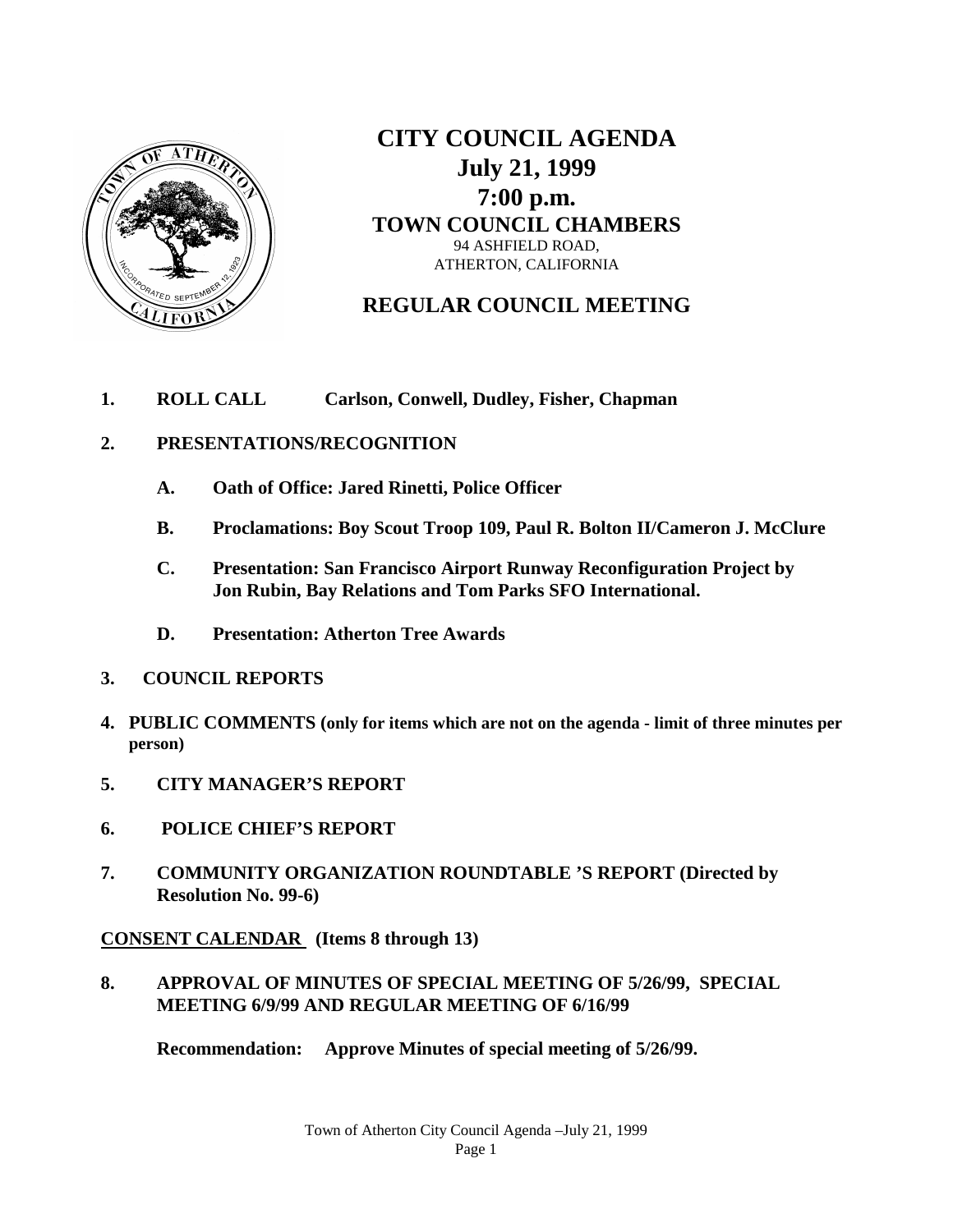### **9. APPROVAL OF BILLS AND CLAIMS**

**Recommendation: Approve bills and claims in the amount of \$766,600.61.**

## **10. APPROVAL OF TREASURER'S REPORT OF JULY 21, 1999**

**Recommendation: Approve the Treasurers Report of July 21, 1999.**

## **11. APPROVE C/CAG JOINT POWERS AGREEMENT (JPA)**

**Recommendation: 1) Review and approve the Joint Powers Agreement for the continuation of C/CAG and the Town of Atherton's participation in C/CAG; 2) Adopt Resolution No. \_\_\_\_.**

**12. RESOLUTION NO. 99- EXPRESSING OPPOSITION TO ASSEMBLY BILL 670**

**Recommendation: Adopt Resolution No. 99- opposing Assembly Bill 670 now pending California State Senate.** 

**13. PERSONAL 911 SYSTEM**

**Recommendation: 1) Review and approve installation, connection and configuration of the Personal 911 System as outlined in the contract negotiated between Personal Security and Safety Systems, Inc. (PSSI) and the City Attorney on behalf of the Town of Atherton; 2) Authorize the City Manager to execute the agreement between the Town of Atherton and PSSI.**

**REGULAR AGENDA (Items 14 through 22)**

**14. FIRST READING AND INTRODUCTION OF ORDINANCE NO. \_\_\_\_\_\_ADDING A NEW SECTION 3.16.055 OF THE ATHERTON MUNICIPAL CODE, RELATING TO LEASES**

**Recommendation: Introduce Ordinance No. \_\_\_\_\_, adding a new Section 3.16.055 to the Atherton Municipal Code and waive further reading.**

**15. FIRST READING AND INTRODUCTION OF ORDINANCE NO. \_\_\_\_\_, AMENDING CHAPTER 8.16 OF THE ATHERTON MUNICIPAL CODE, RELATING TO NOISE CONTROL** 

**Recommendation: Introduce Ordinance No. \_\_\_\_\_, amending Chapter 8.16 of the Atherton Municipal Code, and waive further reading.**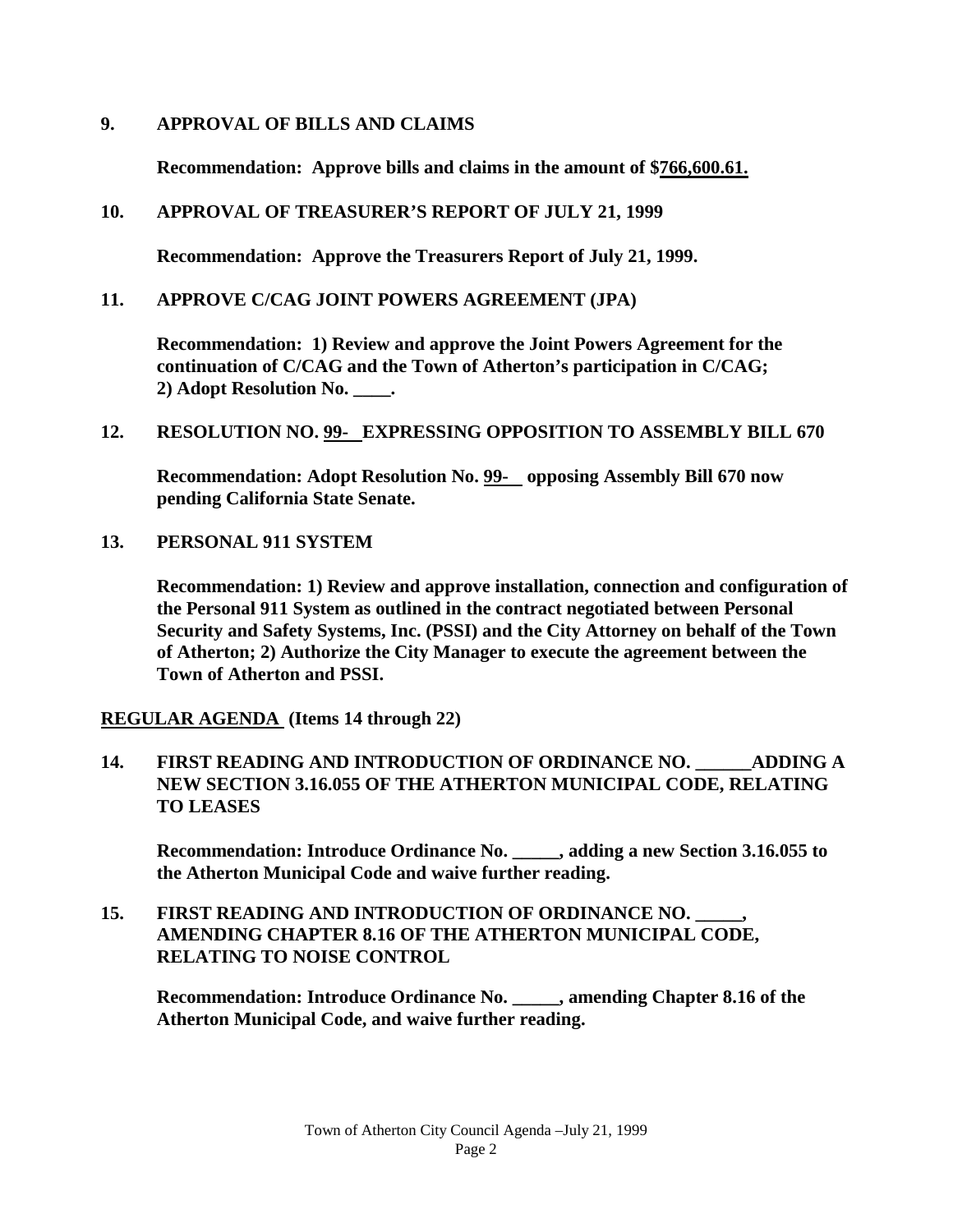### **REGULAR AGENDA - Continued.**

# **16. FIRST READING AND INTRODUCTION OF AN ORDINANCE NO. \_\_\_\_\_, ADDING CHAPTER 15.52 TO THE ATHERTON MUNICIPAL CODE, RELATING TO RECYCLING AND DIVERSION OF THE CONSTRUCTION AND DEMOLITION DEBRIS**

**Recommendation: Introduce Ordinance No. \_\_\_\_, adding Chapter 15.52 to the Atherton Municipal Code, and waive further reading.** 

#### **17. APPOINTMENT TO THE ATHERTON ARTS COMMITTEE: Kathleen Balestra**

**Recommendation: To appoint Kathleen Balestra to the Atherton Arts Committee.**

#### **18. APPOINTMENT TO THE CAPITAL IMPROVEMENT COMMITTEE**

**Recommendation: Appoint Vice Mayor Dianne M. Fisher and Councilman Alan B. Carlson to a Capital Improvement Committee.**

#### **19. AWARD OF BID-TRUCK ADD-ON EQUIPMENT**

**Recommendation: 1) Approve the plans and specifications for furnishing and installing add-on equipment on two (2) Public Work's vehicles; 2) Authorize the bid award to the lowest possible bidder; 3) Authorize the City Manager to execute an agreement between the Town of Atherton and the lowest possible bidder.**

#### **20. FINAL ACCEPTANCE OF CONTRACT WORK 1998-99 OVERLAY AND PAVEMENT RECONSTRUCTION**

**Recommendation: 1) Accept the Public Works Director's certification of the project work and the final quantities of work, including the cost for the 1998-1999 Overlay and Spot Reconstruction Project as complete; 2) Order that a Notice of Completion be filed by the City Clerk.**

#### **21. DISCUSSION ON THE HERITAGE TREE ORDINANCE**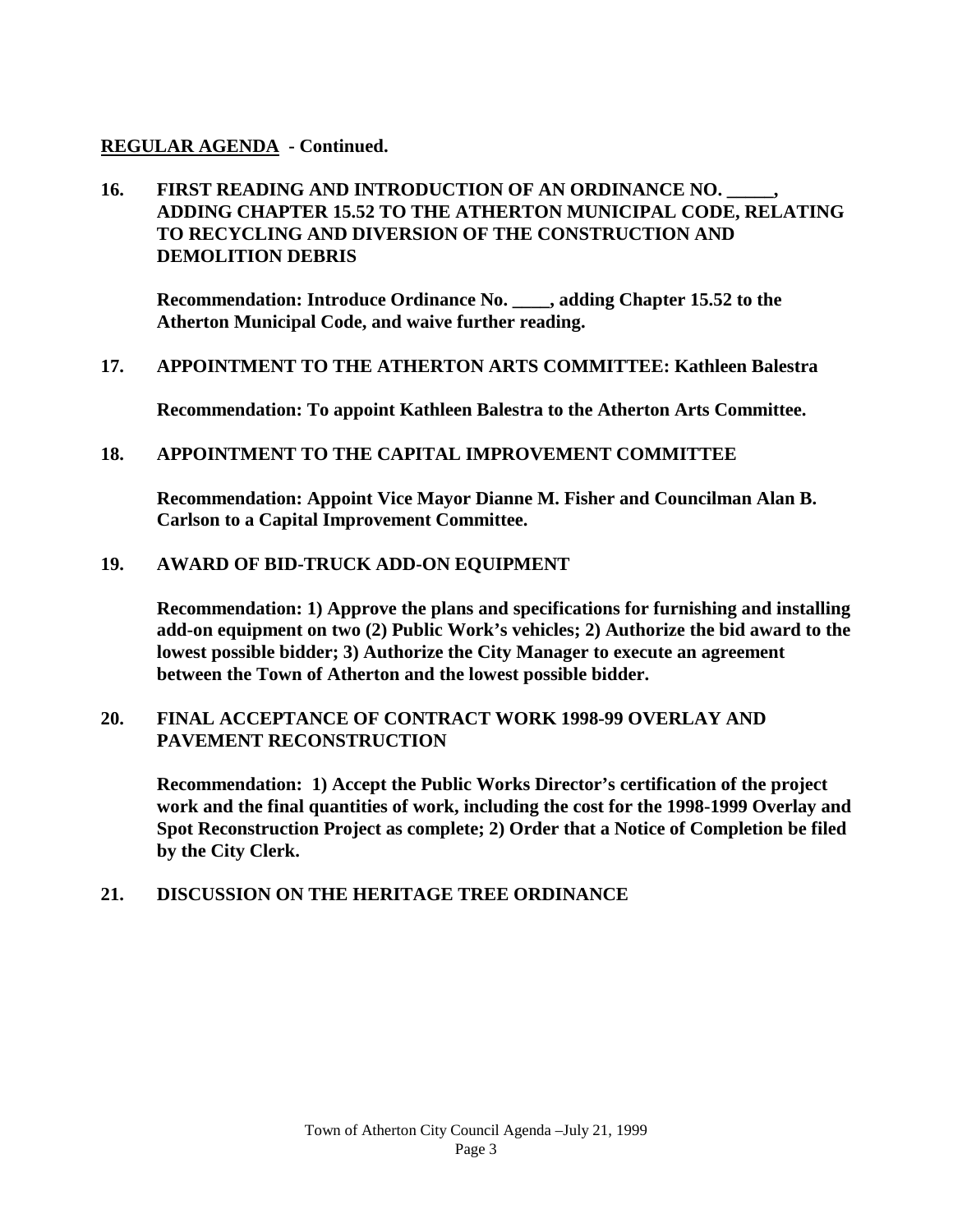**22. ADOPTION OF RESOLUTION NO. \_\_\_\_\_\_ ESTABLISHING A \$3 MILLION GENERAL FUND OPERATING RESERVE.**

**Recommendation: Adopt Resolution No. \_\_\_\_\_ establishing a \$3 million General Fund Operating Reserve.** 

**\* \* \* \* \* \* \* \* \* \* \* \* \* \***

### **23. ATHERTON CHANNEL DRAINAGE DISTRICT**

**\* \* \* \* \* \* \* \* \* \* \* \* \* \* \* \* \*** 

#### **24. AMICUS BRIEF:**

**Tahoe-Sierra Preservation Council v. Tahoe Regional Planning Agency, 34 F. Supp. 2d 1226 (D. Nev. 1999)**

#### **25. CLOSED SESSION**

**LIABILITY CLAIMS Pursuant to Government Code Section 54956.95:**

**1. Claimant: Carolyn F. Jones**

**Agency claimed against: Town of Atherton**

**2. Claimant: Carolyn Oliver**

**Agency claimed against: Town of Atherton**

**3. Claimant: Michael Whiteside**

**Agency claimed against: Town of Atherton**

### **26. RECONVENE TO OPEN SESSION**

**Report of action taken in closed session.**

**27. ADJOURN**